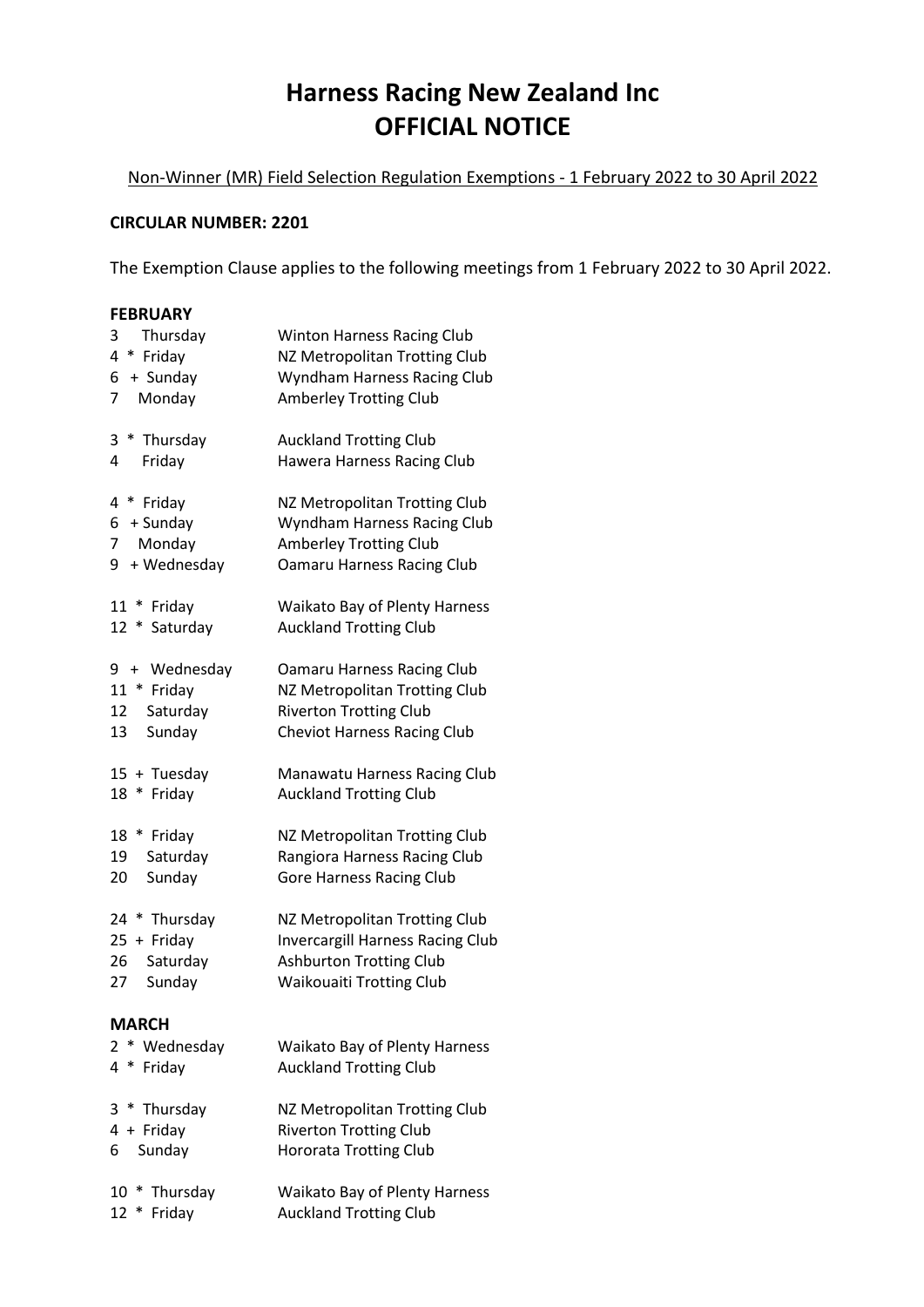| 12<br>13             | 9 + Wednesday<br>$11 +$ Friday<br>Saturday<br>Sunday | Oamaru Harness Racing Club<br><b>Westport Trotting Club</b><br>Northern Southland Trotting Club<br><b>Reefton Trotting Club</b>               |
|----------------------|------------------------------------------------------|-----------------------------------------------------------------------------------------------------------------------------------------------|
|                      | 15 + Tuesday<br>18 * Friday                          | Manawatu Harness Racing Club<br><b>Auckland Trotting Club</b>                                                                                 |
| 16<br>18<br>19<br>20 | Wednesday<br>* Friday<br>Saturday<br>Sunday          | <b>Timaru Harness Racing Club</b><br>NZ Metropolitan Trotting Club<br>Wyndham Harness Racing Club<br><b>Banks Peninsula Trotting Club</b>     |
| 18<br>19<br>20<br>21 | $\ast$<br>Friday<br>Saturday<br>Sunday<br>Monday     | NZ Metropolitan Trotting Club<br>Wyndham Harness Racing Club<br><b>Banks Peninsula Trotting Club</b><br>Forbury Park Trotting Club @ Wingatui |
| $\mathbf{1}$         | 29 + Tuesday<br>* Friday                             | Manawatu Harness Racing Club<br><b>Auckland Trotting Club</b>                                                                                 |
| 23<br>25<br>27       | * Wednesday<br>* Friday<br>Sunday                    | NZ Metropolitan Trotting Club<br>NZ Metropolitan Trotting Club<br><b>Waimate Trotting Club</b>                                                |

## **APRIL**

| 31 Wednesday<br>* Friday<br>1<br>Sunday<br>3                            | <b>Wairio Trotting Club</b><br>NZ Metropolitan Trotting Club<br>Rangiora Harness Racing Club                                                 |
|-------------------------------------------------------------------------|----------------------------------------------------------------------------------------------------------------------------------------------|
| 7<br>Thursday<br>$\ast$<br>8<br>∗<br>Friday                             | <b>Waikato Bay of Plenty Harness</b><br><b>Auckland Trotting Club</b>                                                                        |
| $\ast$<br>8<br>Friday<br>9<br>Saturday<br>Sunday<br>10                  | NZ Metropolitan Trotting Club<br><b>Winton Harness Racing Club</b><br><b>Methven Trotting Club</b>                                           |
| + Wednesday<br>13<br>Thursday<br>14<br>16<br>* Saturday<br>Monday<br>18 | NZ Metropolitan Trotting Club<br>Wyndham Trotting Club<br>NZ Metropolitan Trotting Club<br><b>Banks Peninsula Trotting Club</b>              |
| 21<br>Thursday<br>∗<br>22<br>Friday<br>Sunday<br>24<br>Monday<br>25     | NZ Metropolitan Trotting Club<br><b>Invercargill Harness Racing Club</b><br><b>Geraldine Trotting Club</b><br><b>Ashburton Trotting Club</b> |
| 28<br>Thursday<br>∗<br>∗<br>Friday<br>29                                | <b>Waikato Bay of Plenty Harness</b><br><b>Auckland Trotting Club</b>                                                                        |
| Friday<br>29<br>Saturday<br>30<br>(May) 1 Saturday                      | NZ Metropolitan Trotting Club<br><b>Invercargill Harness Racing Club</b><br>Rangiora Harness Racing Club                                     |